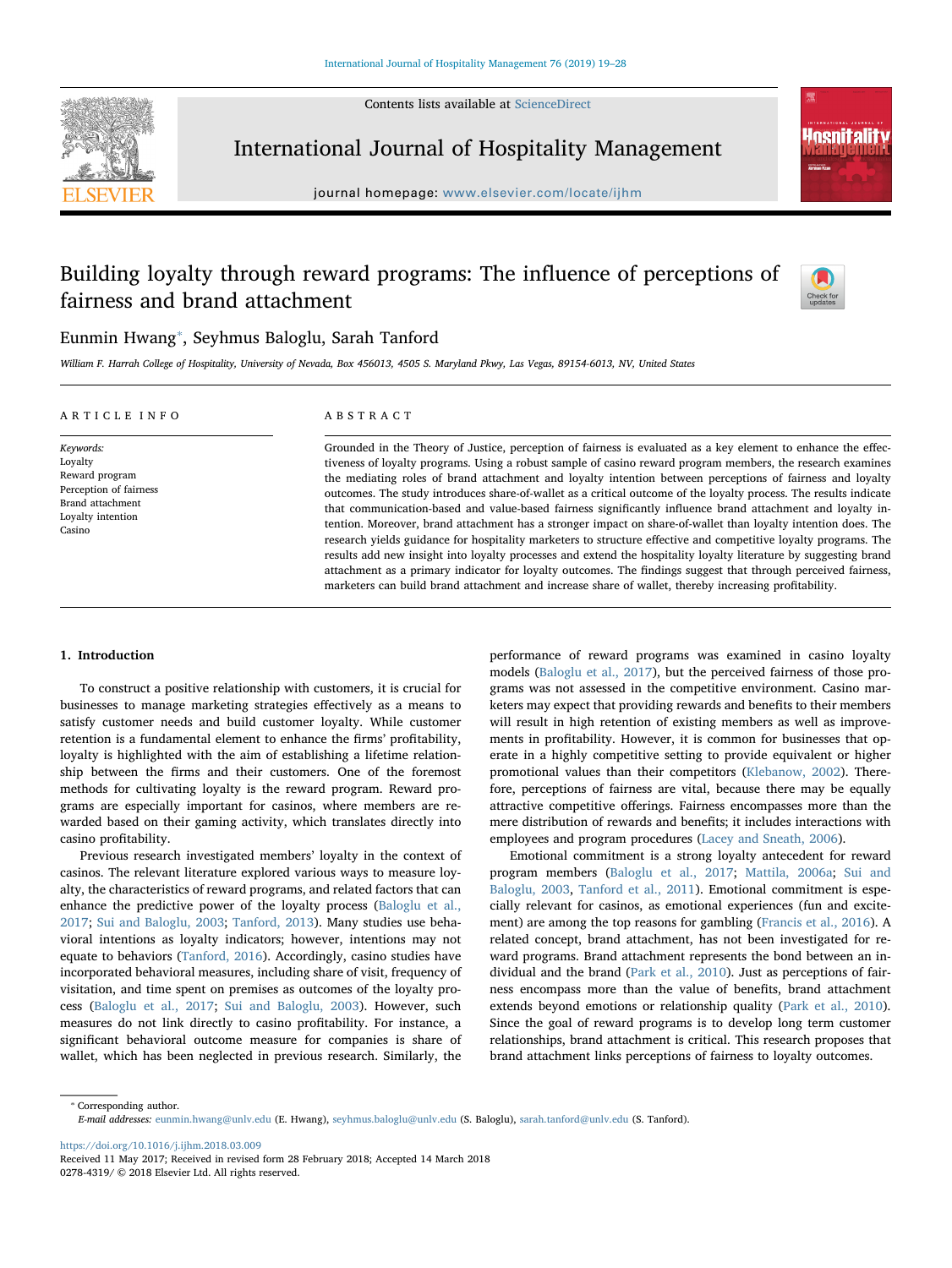The current study addresses critical gaps in the literature and develops and tests a model of loyalty for reward program members. It contributes to knowledge of loyalty processes in several important ways. First, the research suggests that for reward programs to be successful, the reward program features must not only be competitive but more importantly should be perceived as fair along multiple dimensions. Second, by integrating the perception of fairness of the reward program, the study may elucidate its role in cultivating loyalty. Third, the research introduces brand attachment as a construct that extends beyond emotional commitment to encompass a lasting bond with the brand. As such, the study proposes brand attachment and loyalty intention as mediators between perceived fairness of the loyalty program and loyalty outcomes. Fourth, the research employs share of wallet and share of visit to represent the behavioral outcomes of loyalty, and evaluates how behavioral intentions lead to actual outcomes.

# 2. Literature review

#### 2.1. Theory of justice

The Theory of Justice (TOJ) explores the role of justice in the context of social engagements [\(Rawls, 2009](#page-8-6)). The three most prominent dimensions of the TOJ are distributive, procedural and interactional justice ([Clemmer and Schneider, 1996](#page-8-7)). Distributive justice addresses the gains customers obtain in comparison to their investment and to the gains of others ([Oliver and Swan, 1989](#page-8-8); [Smith et al., 1999\)](#page-9-4). Procedural justice involves the approaches, tools, and process implemented in attaining the outcome ([Noone, 2012](#page-8-9); [Thibaut and Walker, 1975](#page-9-5)). Interactional justice examines the treatment that individuals receive during the social activity ([Bies and Moag, 1986;](#page-8-10) [Greenberg, 1990](#page-8-11)). Initially, social justice theories were originated by investigating the role of justice for social interactions in general rather than for organizations ([Greenberg, 1990](#page-8-11)). Later on, organizational justice, which examines the relationship between firms and employees, evolved to examine the relationship between customers and service firms [\(Severt et al., 2006\)](#page-9-6).

Justice perceptions are induced in social settings especially for members in lasting relationships ([Aggarwal and Larrick, 2012\)](#page-8-12). Justice is a basic element for human to desire when the behaviors of the firms are perceived to be unfair ([Collie et al., 2000\)](#page-8-13). Justice is conceptualized as fairness [\(Nagel, 1973](#page-8-14)), in that people who feel they are treated unfairly on any of the dimensions seek to establish a fair result. In other words, upon perceiving injustice for social encounters, people may respond unfavorably and terminate the relationship, which is the antithesis of loyalty. Although institutions that incorporate the sense of justice are not guaranteed to satisfy the desire of being fair [\(Rawls,](#page-8-6) [2009\)](#page-8-6), a conceptual foundation based on the TOJ leads to the proposition that perceived fairness will positively influence customer loyalty.

Justice is a multi-faceted construct that can be divided into several scopes, and one dimension may have stronger influence than other dimensions depending on the context ([Sert et al., 2014](#page-9-7)). While research on justice focused primarily on distributive justice as a major dimension ([Kim and Tang, 2016](#page-8-15)), procedural and interactional justice were emphasized as essential elements for customers to develop fair perceptions of service ([Blodgett et al., 1997](#page-8-16); [Clemmer and Schneider, 1996](#page-8-7); [Tax](#page-9-8) [et al., 1998\)](#page-9-8). It is crucial to reveal the underlying dimensions of justice in different contexts, as each dimension is distinctive [\(Seiders](#page-8-17) and [Berry, 1998](#page-8-17)). Based on different contexts, some dimensions of justice may be revealed while others may not ([Caza et al., 2015](#page-8-18)). In relation to lodging, fair outcomes (i.e., distributive justice) and treatment by staff (i.e., interactional justice) had stronger influence on customer loyalty than a fair process (i.e., procedural justice) ([Kwortnik and Han, 2011](#page-8-19)). Likewise, research suggests that distributive and interactional dimensions are more important than procedural in perceptions of fairness for reward program members ([Shulga and Tanford, 2018\)](#page-9-9).

#### 2.2. Perceptions of fairness and reward programs

The dimensions of TOJ are applicable to reward programs. A successful reward program should disperse the rewards fairly to customers in proportion to their visit frequency or total dollars spent, corresponding to distributive justice ([Söderlund and Colliander, 2015](#page-8-20)). The program rules for reaching and redeeming benefits should be clear and complete, which reflects procedural justice ([Lacey and Sneath, 2006](#page-8-2)). It is critical that such information should be communicated effectively with the aim of educating members and treating them with genuine care, which represents interactional justice ([Choi and Kim, 2013](#page-8-21)). This denotes the link between interactional justice and communicationbased fairness. In regards to a reward program, POF comprehensively looks at the customers' perception of the end-product of their investment [\(Oliver and Swan, 1989](#page-8-8)) and the way the program representatives communicate with their members ([Berezan et al., 2015](#page-8-22)). Research shows that members frequently discuss fairness issues in online forums ([Berezan et al., 2015](#page-8-22)). Members of a restaurant reward program who detected any discrepancy between their investment and consequent reward perceived the reward program to be unfair and were less willing to visit the business ([Choi and Kim, 2013\)](#page-8-21). In other words, they perceived distributive justice to be unfair.

Based on the core principles of TOJ, the perceptions of fairness (POF) scale for reward programs was developed ([Shulga and Tanford,](#page-9-9) [2018\)](#page-9-9). The scale includes two subdivisions: value-based fairness and communication-based fairness, which correspond to distributive and interactional justice respectively. Using rigorous scale development procedures, a dimension that represents procedural justice was not revealed ([Shulga and Tanford, 2018](#page-9-9)). The current research uses this scale as an antecedent to brand attachment and loyalty for reward program members.

#### 2.3. Loyalty antecedents

#### 2.3.1. Emotional commitment and trust

Although there are numerous antecedents investigated in relation to loyalty, trust and emotional commitment were found to be key attitudinal constructs in a meta-analysis of the entire hospitality loyalty literature ([Tanford, 2016\)](#page-9-2). Trust and emotional commitment are considered essential components for cultivating truly loyal customers, and these two antecedents are closely related ([Baloglu, 2002](#page-8-23); [Bowen and](#page-8-24) [Shoemaker, 2003;](#page-8-24) [Tanford and Baloglu, 2013](#page-9-10)). For instance, stronger trust towards a brand is associated with stronger commitment to the brand ([Baloglu et al., 2017;](#page-8-0) [Sui and Baloglu, 2003\)](#page-9-0). Trust has been shown to influence behavioral loyalty outcomes directly and indirectly through emotional commitment [\(Baloglu et al., 2017;](#page-8-0) [Bowen and](#page-8-24) [Shoemaker, 2003;](#page-8-24) [Sui and Baloglu, 2003\)](#page-9-0) and brand attitude [\(Wilkins](#page-9-11) [et al., 2010\)](#page-9-11). Trust influences highly interdependent firms to be attached emotionally to their partners ([Geyskens et al., 1996](#page-8-25)). Likewise, emotional commitment is an essential attitudinal antecedent in the loyalty process ([Mattila, 2006a;](#page-8-3) [Sui and Baloglu, 2003](#page-9-0); [Tanford, 2016](#page-9-2); [Tanford et al., 2013\)](#page-9-12). As an antecedent of loyalty intention, emotional commitment is strongly predicted by trust (Grisaff[e and Nguyen, 2011](#page-8-26)).

# 2.3.2. Reward program attributes

Models of customer loyalty demonstrate that reward program attributes operate along with attitudinal variables for casinos and other hospitality businesses. Research on local casino program members evaluated the effects of trust, switching costs and emotional commitment on loyalty intentions and outcomes ([Baloglu et al., 2017](#page-8-0); [Sui and](#page-9-0) [Baloglu, 2003\)](#page-9-0). In both studies, trust and switching costs influenced loyalty outcomes (positive WOM, voluntary partnership, time spent, proportion and frequency of visit) directly and through emotional commitment. Evaluation of loyalty program benefits influenced behaviors (visit frequency and time spent) directly but did not affect emotional commitment or loyalty intentions ([Baloglu et al., 2017\)](#page-8-0). Benefit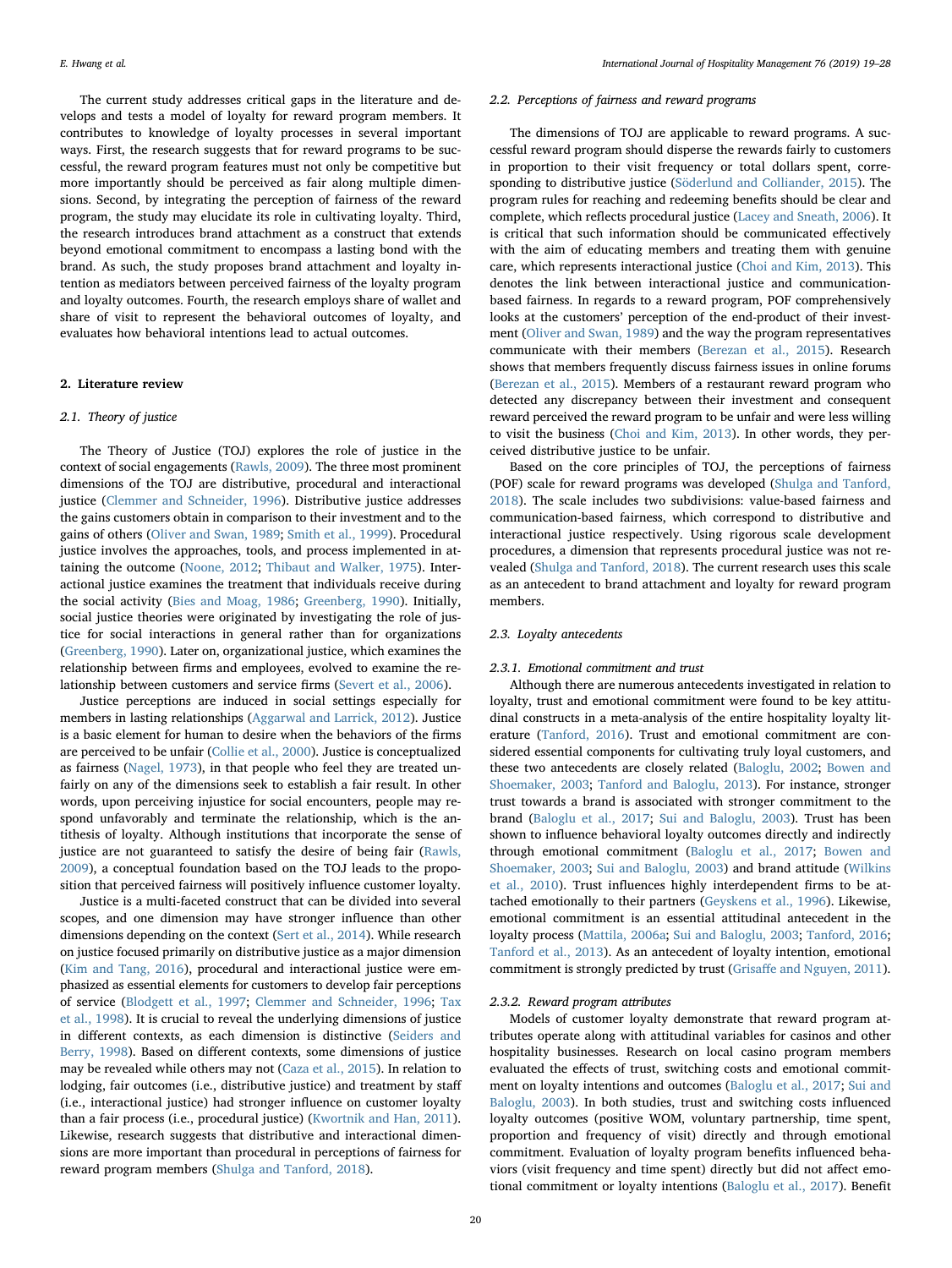evaluations consisted of ratings from poor to excellent, and did not involve perceptions of fairness.

In a hotel context, reward program membership influenced perceived program value, which was negatively related to defection for limited-service but not full-service hotels ([Tanford et al., 2013](#page-9-12)). Research suggests that perceived program value influences program loyalty, and that program loyalty precedes loyalty to the brand ([Hu et al.,](#page-8-27) [2010\)](#page-8-27). Communication is a key component of program loyalty ([Raab](#page-8-28) [et al., 2016](#page-8-28)), which implicates communication-based fairness of reward programs.

Based on the aforementioned research findings, emotional commitment is introduced to show the link with trust and ultimately as a bridge to brand attachment. Trust includes reliable communications with casino management and employees, which relates to communication-based fairness. Emotional attachment contains elements in common with brand attachment. The current research investigates perceived fairness of program benefits, rather than assessment of their value, which provides insight into how and why program attributes influence outcomes. It measures brand attachment, rather than emotional commitment, as a link between perceptions of fairness and intentions associated with enduring brand loyalty.

#### 2.3.3. Brand attachment

Brand attachment is defined as "the strength of the bond connecting the brand with the self" ([Park et al., 2010, p.2](#page-8-5)). It involves the affective component of a brand, and invokes a variety of emotions [\(Kang et al.,](#page-8-29) [2017\)](#page-8-29). However, emotions alone are not sufficient conditions of brand attachment ([Park et al., 2010](#page-8-5)). Brand attachment is related to relationship quality, but is more specific in connecting the self to the brand [\(Park et al., 2010\)](#page-8-5). Brand attachment influenced loyalty through its effects on brand trust and brand commitment in a retail setting, but did not directly influence loyalty [\(Belaid and Temessek Behi, 2011](#page-8-30)). By interacting strongly with consumers, more "touchpoints" of customerderived benefits can be coordinated and lead to brand attachment, which increases business revenues (Grisaff[e and Nguyen, 2011](#page-8-26)). Moreover, brand attachment is related to purchase share and need share in financial services, where need share is defined as the extent to which consumers use the bank for all their financial needs [\(Park et al.,](#page-8-5) [2010\)](#page-8-5).

In hospitality research, brand attachment served as a mediator between brand experience and brand trust for lodging services ([Kang](#page-8-29) et [al., 2017](#page-8-29)). "Brand identification" was defined as having a personal connection to the brand, and is thus a form of brand attachment [\(So](#page-9-13) [et al., 2013](#page-9-13)). In an investigation of hotel brands, brand identification influenced loyalty indirectly through its effects on perceived service quality, perceived value, and brand trust ([So et al., 2013\)](#page-9-13).

The literature provides evidence to support the effects of perceptions of fairness on variables related to brand attachment. Perceived justice influences emotions [\(Chebat and Slusarczyk, 2005](#page-8-31); [DeWitt et al.,](#page-8-32) [2008\)](#page-8-32) and trust [\(DeWitt et al., 2008](#page-8-32); [Kim et al., 2009](#page-8-33); Kwortnick and Han, 2011). In a service recovery context, dimensions of procedural and interactive justice influenced customer affection, which is one component of brand attachment [\(Choi and Choi, 2014\)](#page-8-34). Perceptions of service fairness influenced affective commitment indirectly in a hotel setting (Kwortnick and Han, 2011). Affective commitment is similar to brand attachment as defined in the current research. Relationship quality moderated the influence of perceived justice on loyalty intentions in a restaurant service failure situation [\(Ha and Jang, 2009](#page-8-35)). Moreover, research suggests that distributive and interactional elements are more important than procedural in hospitality contexts ([Ha and Jang, 2009](#page-8-35)). This is reflected in the dimensions of value and communication-based fairness in the POF scale for reward programs [\(Shulga and Tanford,](#page-9-9) [2018\)](#page-9-9). Therefore, the following hypotheses are proposed:

H1a. Communication-based fairness is positively related to brand attachment.

H1b. Value-based fairness is positively related to brand attachment.

# 2.3.4. Perceptions of fairness and loyalty intention

The influence of perceptions of fairness/justice on loyalty has been investigated primarily in the context of service failure [\(Pan et al.,](#page-8-36) [2012\)](#page-8-36). A meta-analysis of loyalty in retail services concluded that "the effect of perceived fairness/justice on loyalty is particularly manifest in a service recovery context" ([Pan et al., 2012, p. 152\)](#page-8-36). Perceived justice of complaint resolution is positively related to repatronage intentions and negatively related to negative WOM ([Blodgett et al., 1993\)](#page-8-37). An investigation of hotel guest perceptions of service fairness found that the three types of justice influenced attitudinal and behavioral loyalty through service quality and trust, customer satisfaction, and affective and calculative commitment (Kwortnick and Han, 2011). Distributive and interactional justice influence revisit intentions to a greater extent than procedural justice in hospitality ([Ha and Jang, 2009](#page-8-35)) and other service contexts [\(Blodgett et al., 1997\)](#page-8-16). Moreover, distributive justice for a retail reward program influenced customer satisfaction and intentions to return to the store [\(Söderlund and Colliander, 2015\)](#page-8-20).

The reviewed literature finds a direct link between perceptions of fairness and loyalty intentions in a variety of service settings. However, fairness in these studies is defined in service recovery and service delivery contexts. Using the POF scale, this research evaluates the hypothesis that a comparable relationship exists between loyalty program perceptions and behavioral intentions.

H2a. Communication-based fairness is positively related to loyalty intention.

H2b. Value-based fairness is positively related to loyalty intention.

# 2.4. Loyalty outcomes

# 2.4.1. Behavioral intentions

As discussed earlier, emotional/affective commitment is a strong indicator of loyalty intentions and behaviors for reward program members [\(Baloglu et al., 2017](#page-8-0); [Mattila, 2006a;](#page-8-3) [Sui and Baloglu, 2003](#page-9-0)). It was one of the strongest direct loyalty antecedents in a meta-analysis of hospitality loyalty, and it mediated the effects of other variables including reward program attributes [\(Tanford, 2016](#page-9-2)). There is a tight connection between affective commitment and brand attachment, as they contain elements in common such as a personal relationship and emotional attachment. Therefore, the following hypothesis is proposed:

H3. Brand attachment is positively related to loyalty intention.

#### 2.4.2. Loyalty behaviors

The positive relationship between brand attachment and purchase/ need share ([Park et al., 2010\)](#page-8-5) is reinforced by the relationship between emotional commitment and proportion of visit among casino reward program members [\(Sui and Baloglu, 2003](#page-9-0)). Moreover, just as brand attachment influenced amount of investment ([Park et al., 2010](#page-8-5)), emotional commitment was related to time spent at the casino ([Baloglu](#page-8-0) [et al., 2017;](#page-8-0) [Sui and Baloglu, 2003](#page-9-0)) and frequency of visits ([Baloglu](#page-8-0) [et al., 2017](#page-8-0)). To examine the effect of loyalty antecedents on behaviors, behavioral loyalty variables such as frequency of visitation and hours spent in the casino per visit have been included in past research ([Baloglu et al., 2017\)](#page-8-0).

In this research, loyalty behaviors are defined as hours per visit, share of visit (SOV) and share-of-wallet (SOW). The longer the time spent in the casino, customers are generally more likely to spend more time on gambling. However, simply measuring the total number of hours spent does not capture loyalty, as loyalty involves preference for one brand versus other brands ([Baloglu, 2002\)](#page-8-23). Customers may spend as many or more hours at other casinos. For instance, research found that those customers who simply repurchase or revisit a particular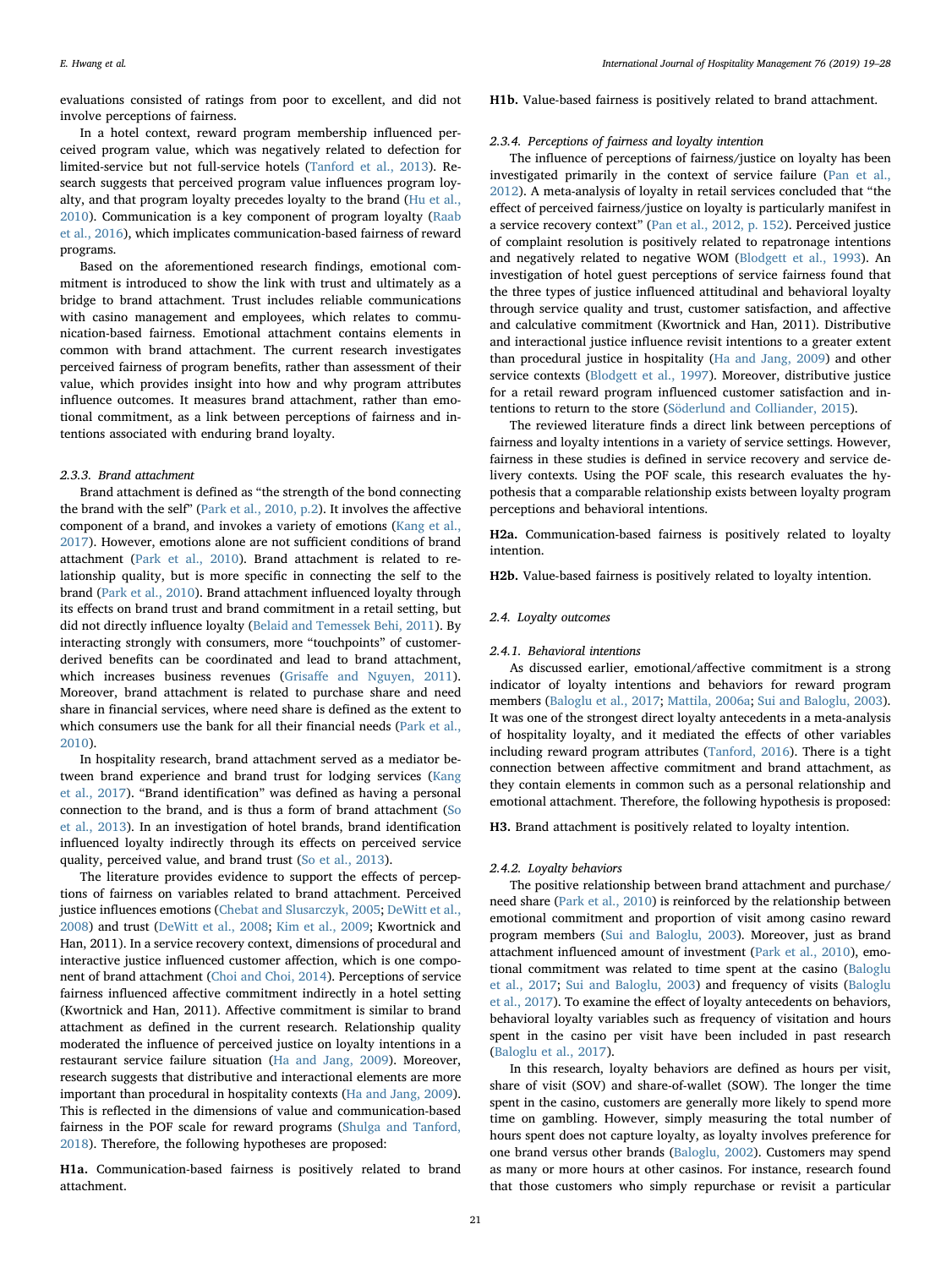brand do not constitute truly loyal customers ([Jarvis and Mayo, 1986](#page-8-38); [Baloglu, 2002;](#page-8-23) [Tanford and Baloglu, 2013\)](#page-9-10). Therefore, the current study implements two share measures to capture loyalty to the target casino relative to competitors.

Most tourist casino destinations, including the one investigated here, contain multiple casinos in close proximity, making it is easy to walk from one to another. Share of visit represents the percent of time spent at a target casino and other casinos during a single trip to the destination. A similar measure was used by [Baloglu \(2002\)](#page-8-23) to measure purchases for one brand in relation to others. In a study of hotel loyalty program members, [Tanford and Malek \(2015\)](#page-9-14) defined share of trips as the percentage of hotel stays at a target hotel brand versus other brands. In [Sui and Baloglu \(2003\),](#page-9-0) emotional attachment influenced time spent at the casino and proportion of visits. However, emotional commitment influenced visitation frequency but not time spent at the casino in [Baloglu et al. \(2017\).](#page-8-0) In both those studies, the casinos were isolated local properties that were not within walking distance of competitors. When there are multiple options, the effects of loyalty antecedents on visitation may be more apparent. It is expected that the effects of brand attachment on loyalty outcomes will be manifested for hours spent and SOV in a tourist destination, leading to the following hypotheses.

## H4a. Brand attachment is positively related to hours per visit.

H4b. Brand attachment is positively related to share of visit.

Share-of-wallet (SOW) represents the percent of expenditures at a particular business as a function of all expenditures. In the retail sector, consumers devote a larger share of their shopping expenditures to stores where they possess loyalty cards [\(Mägi, 2003;](#page-8-39) [Meyer-Waarden,](#page-8-40) [2007\)](#page-8-40). Moreover, experimental research indicates that the relative attractiveness of reward programs and perceived switching costs between programs influences share of wallet for credit card usage ([Wirtz et al.,](#page-9-15) [2007\)](#page-9-15). In the lodging industry, affective commitment positively influenced SOW for a preferred hotel brand, but reward program membership was not considered [\(Mattila, 2006b\)](#page-8-41). As noted above, affective commitment is an antecedent to other loyalty outcomes, but SOW has been neglected in loyalty program models. In this research, SOW is defined as the percentage of program members' gambling budget that is allocated to the target casino on any given trip to the casino destination. It is calculated by asking consumers to specify their average gambling budget for the target casino and their average budget for a trip to the casino cluster. As such, it represents SOW for future as well as past casino visits.

This study fills a gap in our understanding of reward programs by evaluating how loyalty antecedents influence SOW. Although research is limited, it follows that similar effects should be obtained for SOW and SOV, leading to the following hypothesis:

<span id="page-3-0"></span>H5. Brand attachment is positively related to share of wallet.

#### 2.4.3. Intentions and outcomes

Much of the research on hospitality loyalty measures it as behavioral intentions using a version of [Zeithaml et al., 1996](#page-9-16) scale, which includes revisit intentions and positive word-of-mouth. Relatively few investigations measure actual behaviors, and even fewer investigate the relationships between intentions and outcomes ([Tanford, 2016\)](#page-9-2). The Theory of Planned Behavior (TPB) holds that intentions are good predictors of behavior [\(Fishbein and Ajzen, 1975\)](#page-8-42), and this was confirmed in a meta-analysis of the TPB ([Armitage and Conner, 2001\)](#page-8-43). However, intentions account for only a portion of variance in behaviors; therefore, predicting behaviors from intentions has its limitations. In a metaanalysis of hospitality loyalty, [Tanford \(2016\)](#page-9-2) found that the relationships between antecedents and outcomes was larger for intentions than behaviors, which highlights the importance of including intention and behavior measures in loyalty models.

In the hotel sector, behavioral intentions predicted share of hotel stays/expenses at a particular brand versus other brands using a variety of share measures ([Back and Parks, 2003;](#page-8-44) [Han et al., 2011;](#page-8-45) [Han et al.,](#page-8-46) [2008\)](#page-8-46). A study of casino guests in Macau found that players' loyalty intentions predicted players' annual visitation to the casino ([Prentice,](#page-8-47) [2014\)](#page-8-47). Previous models of casino reward program loyalty treated intentions and behaviors as outcomes at the same level, and did not evaluate intentions as predictors of behavior [\(Baloglu et al., 2017;](#page-8-0) [Sui](#page-9-0) [and Baloglu, 2003](#page-9-0)). Moreover, they did not include share of wallet as an outcome measure.

In the current research, behavioral intentions are considered as mediators between loyalty antecedents and behavioral outcomes (hours per visit, SOV, SOW). These are defined as program members' average frequency/share of business on a trip to the casino destination. Although it is impossible to know what the future behavior will be, these outcomes represent ongoing behavior of regular casino visitors. Moreover, past behavior is a strong indicator of future behavior in stable contexts in which the behavior occurs regularly [\(Ouelette and](#page-8-48) [Wood, 1998](#page-8-48)). Therefore, it is hypothesized that behavioral intentions will predict all three loyalty outcomes. As SOW is a new loyalty measure in the research context, it forms a separate hypothesis.

H6a. Loyalty intention is positively related to hours per visit.

H6b. Loyalty intention is positively related to share of visit.

H7. Loyalty intention is positively related to share of wallet.

The hypothesized relationships are displayed in the conceptual model shown in [Fig. 1.](#page-3-0)

### 3. Methodology

#### 3.1. Sample

The study utilized an online survey administered through the Qualtrics survey platform. With the use of the marketing communication channel for a casino located in Downtown Las Vegas, research



Fig.1. Conceptual Model.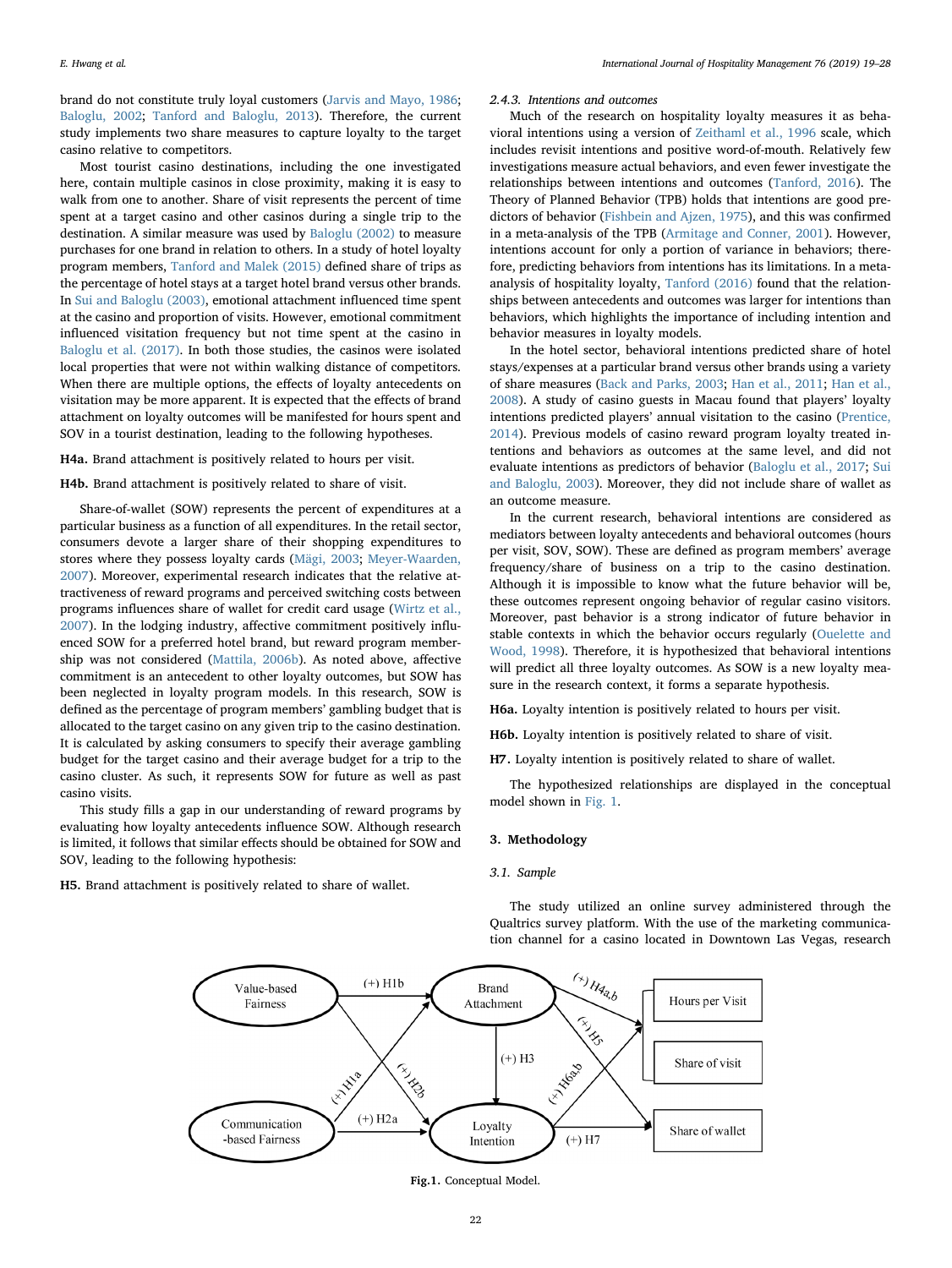participants were recruited from the reward program member database via email. Upon receiving the email, participants were instructed to click on the link to complete the survey with an incentive of \$5 free casino slot play. There were screening questions in the survey to ensure that participants were over 21 and reward program members. After excluding the local residents of Clark County, Nevada, the final sample included a total of 1108 visitors who are members of the casino loyalty program.

# 3.2. Measurement

Perceptions of fairness consisted of value-based fairness and communication-based fairness, which were measured with 14 survey items using the POF scale developed and validated by [Shulga and Tanford](#page-9-9) [\(2018\).](#page-9-9) Brand attachment was measured with five items developed by Lacœ[uilhe \(2000\).](#page-8-49) The reliability and convergent validity of the scale have been established in consumer behavior and brand management studies (Lacœ[uilhe, 2000;](#page-8-49) [Louis and Lombart, 2010](#page-8-50); [Rizwan et al.,](#page-8-51) [2014\)](#page-8-51). Loyalty intention was measured with five items [\(Zeithaml et al.,](#page-9-16) [1996\)](#page-9-16). All the multi-item constructs were measured on a 7-point Likerttype scale from strongly disagree to strongly agree. Loyalty outcome variables were measured with two single items and one index score calculated after the data collection, including hours per visit (HPV), share of wallet (SOW), and share of visit (SOV). HPV was measured by the question "on average, how many hours per day do you spend at the [target] casino on each visit?" SOV was measured by the question "Considering all your visits to Downtown Las Vegas casinos, what percent of your time do you spend at [target casino] and other Downtown casinos?" SOV is expressed as a percentage using a constant sum measure. SOW was measured by two open-ended questions asking "On average, about how much money do you personally budget on gambling for each trip to [the target casino/Downtown Las Vegas]?" SOW was calculated by dividing the budget for the target casino with the budget for the trip. Scores that exceeded 100% (i.e., a greater budget at the target casino than the entire trip) were eliminated in the data analysis. The survey concluded with demographic information.

# 3.3. Data analysis

The data were analyzed using several procedures. First, confirmatory factor analysis (CFA) was conducted on multi-item constructs to build internal consistency and validity by assessing composite reliabilities and validity measures. Second, structural equation modeling (SEM) was conducted to test the hypotheses and examine the proposed structural model using AMOS 24. As suggested for single-group analysis ([Hair et al., 2010;](#page-8-52) [Hu and Bentler, 1995\)](#page-8-53), multiple measures are used to examine the fit between the model and data. Fit statistics include normed chi-square ( $\chi^2/df$ ), Tucker-Lewis index (TLI), critical function index (CFI) and root mean square error of approximation (RMSEA). Guidelines suggest that a better fit is indicated by a normed chisquare < 3, TLI and CFI close to 0.95, and RMSEA < 0.08 [\(Hair et al.,](#page-8-52) [2010\)](#page-8-52). Fit indices and modification matrices were used to examine any potential and meaningful enhancement in the model fit. Direct, indirect, and total effects of the exogenous model variables on endogenous variables were examined as it is often suggested to analyze these effects to delineate the role of the variables and overall pattern of the model ([Baloglu et al., 2017](#page-8-0)).

# 4. Results

The demographic profile of the sample is displayed in [Table 1.](#page-4-0) The majority of the sample was male (61.7%), over 51 years old (67.4%), married (68.8%) and employed (69.5%). Caucasian/White was the dominant ethnicity accounting for 67.5%, followed by Asian (12.7%) and Hispanic/Latino (10.5%). Most respondents were educated with some college (26.2%), college degree (35.2%), or graduate degree

<span id="page-4-0"></span>

| Demographic Profile of Respondents ( $N = 1007$ ). |  |
|----------------------------------------------------|--|
|----------------------------------------------------|--|

| Variables   | Categories                   | Frequency | Percentage |
|-------------|------------------------------|-----------|------------|
| Gender      | Male                         | 621       | 61.7       |
|             | Female                       | 386       | 38.3       |
| Ethnicity   | African American/Black       | 45        | 4.5        |
|             | Caucasian/White              | 680       | 67.5       |
|             | Hispanic/Latino              | 106       | 10.5       |
|             | Other                        | 48        | 4.8        |
|             | Asian                        | 128       | 12.7       |
| Employed    | Yes                          | 700       | 69.5       |
|             | No                           | 307       | 30.5       |
| Age (years) | $21 - 30$                    | 19        | 1.9        |
|             | $31 - 40$                    | 99        | 9.8        |
|             | $41 - 50$                    | 211       | 21.0       |
|             | $51 - 60$                    | 321       | 31.9       |
|             | Over <sub>61</sub>           | 357       | 35.5       |
| Income      | Less than \$40k              | 86        | 8.5        |
|             | \$40k-\$60k                  | 166       | 16.5       |
|             | \$60k-\$100k                 | 326       | 32.4       |
|             | \$100k-\$150k                | 231       | 22.9       |
|             | More than \$150k             | 198       | 19.7       |
| Education   | Less than high school        | 118       | 11.7       |
|             | Trade/technical              | 83        | 8.2        |
|             | Some college                 | 264       | 26.2       |
|             | College degree               | 354       | 35.2       |
|             | Graduate degree              | 188       | 18.7       |
| Marital     | Single                       | 205       | 20.4       |
|             | Married                      | 693       | 68.8       |
|             | Divorced, widowed, separated | 107       | 10.6       |

(18.7%). Approximately 33% reported earning \$60,000–\$100,000 annually, followed by \$100,000–\$150,000 (22.9%).

#### 4.1. Measurement model, reliability, and validity

Confirmatory factor analysis (CFA) was conducted to examine the reliability and convergent and discriminant validity. [Table 2](#page-5-0) illustrates the results of CFA and the complete text of scale items. The standardized regression coefficients show significance in all individual t-values with no alarming estimates in the measurement model, such as negative error variances, standardized coefficients exceeding or very close to 1.0, or very large standard errors associated with any estimated coefficients ([Reisinger and Turner, 1998\)](#page-8-54). All the standardized loadings are less than 1.0 and the error variance is not negative suggesting that there is no sign of Heywood case. Additionally, the presence of multicollinearity was checked as it can mislead the accuracy of study results.

The initial run of the CFA model presented fairly good fit indices (normed  $\chi^2 = 3.10$ ; TLI = 0.97; CFI = 0.97; GFI = 0.94; RMSEA = 0.046). However, one item of loyalty intention, "I consider the [casino name] to be my first choice in casino entertainment" was dropped due to the lower loading (.66), which is below the recommended value of 0.71 ([Hair et al., 2010\)](#page-8-52). The exclusion is consistent with research in hospitality, in which loyalty intention is often measured with word of mouth and behavioral intention, and does not include first choice in its measurement ([Tanford, 2016\)](#page-9-2).

After the modification, the second run of the CFA model presented an improvement in fit indices (normed  $\chi^2 = 2.85$ ; TLI = 0.98;  $CFI = 0.98$ ;  $GFI = 0.95$ ; RMSEA = 0.043). The modification indices suggested no further significant improvements in the fit indices. The convergent and discriminant validity were examined based on established guidelines [\(Fornell and Larcker, 1981;](#page-8-55) [Hair et al., 2010\)](#page-8-52). As presented in [Table 3,](#page-5-1) all of the multi-item constructs presented high composite reliability coefficients and convergent properties. The average variance extracted (AVE) for each construct was above the 0.50 threshold without exceeding the squared correlations between pairs of the constructs, providing support for discriminant validity of the measures. The study findings also provide support for nomological validity, which confirmed significant correlations and paths between the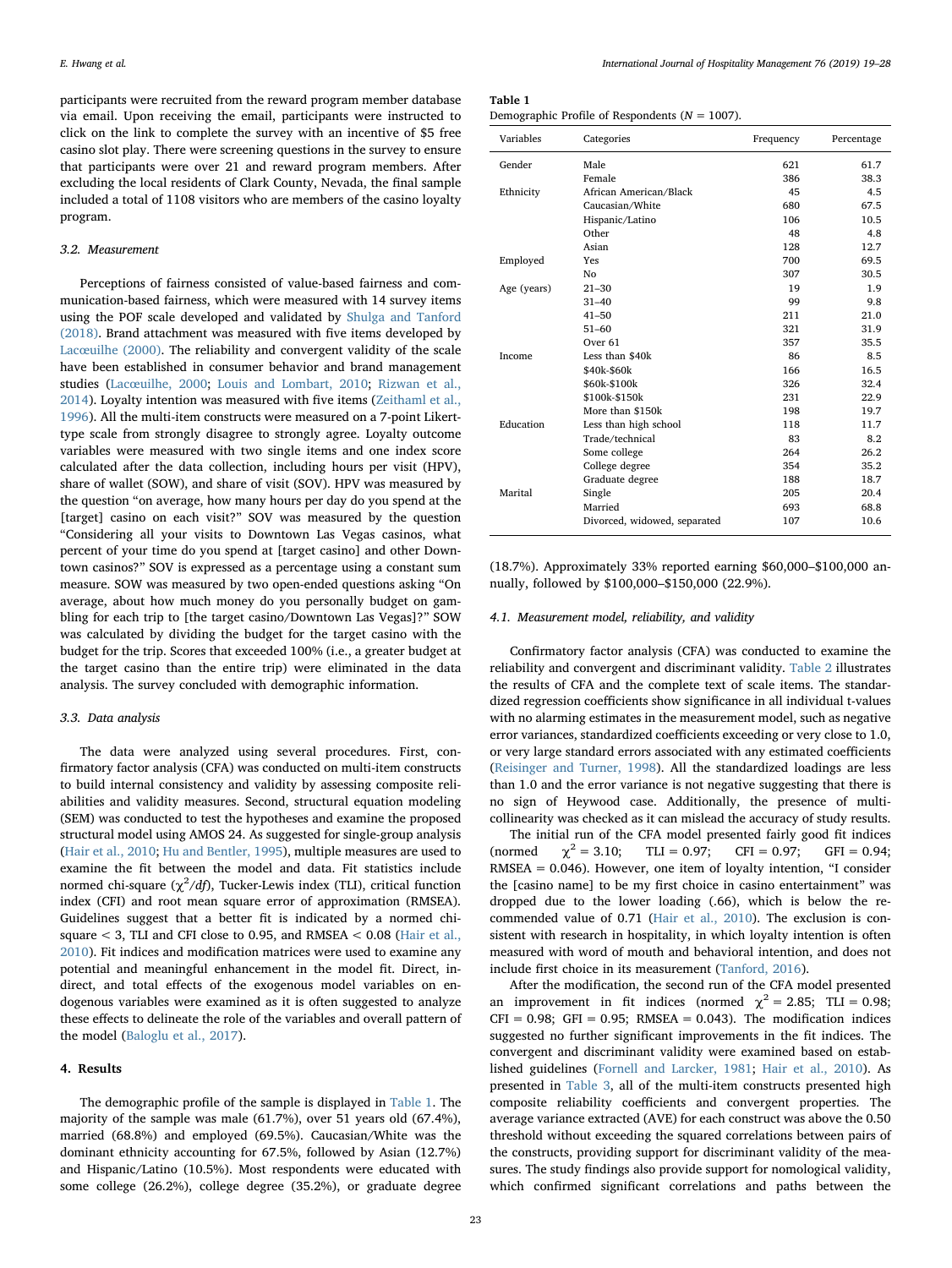#### <span id="page-5-0"></span>Table 2

| Scale Item                                                                          | <b>Factor Loadings</b> |
|-------------------------------------------------------------------------------------|------------------------|
| Communication-based Fairness ( $CR = 0.913$ , $AVE = 0.635$ )                       |                        |
| CF1: The program representatives are friendly.                                      | 0.778                  |
| CF2: In general, my questions are handled in timely manner.                         | 0.764                  |
| CF3: The program representatives are open and honest.                               | 0.804                  |
| CF4: The level of attention given by the program<br>representatives to me is fair.  | 0.793                  |
| CF5: The program representatives are responsive to member<br>needs.                 | 0.836                  |
| CF6: The program representatives provide accurate<br>information.                   | 0.805                  |
| Value-based Fairness ( $CR = 0.957$ , $AVE = 0.737$ )                               |                        |
| VF1: The rewards program offers reasonable cash value of<br>the redemption rewards. | 0.867                  |
| VF2: The point value of the program is fair.                                        | 0.856                  |
| VF3: The points I earn per dollar are reasonable.                                   | 0.850                  |
| VF4: The rewards program offers adequate reward varieties.                          | 0.863                  |
| VF5: The size of the rewards is adequate.                                           | 0.869                  |
| VF6: I receive enough benefits based on how much money I<br>spend with this casino. | 0.773                  |
| VF7: The rewards program offers a reasonable amount of<br>rewards.                  | 0.887                  |
| VF8: The rewards program offers adequate rewards.                                   | 0.897                  |
| Brand Attachment ( $CR = 0.916$ , $AVE = 0.687$ )                                   |                        |
| BA1: I have much affection for [casino name]                                        | 0.822                  |
| BA2: I am very connected to [casino name]                                           | 0.866                  |
| BA3: [casino name]gives me much joy and pleasure                                    | 0.803                  |
| BA4: I find a certain comfort to visit [casino name]<br>frequently                  | 0.767                  |
| BA5: I am very attached to [casino name]                                            | 0.880                  |
| Loyalty Intention ( $CR = 0.916$ , $AVE = 0.585$ )                                  |                        |
| LI1: I say positive things about [casino name] to other<br>people                   | 0.881                  |
| LI2: I would recommend [casino name] to someone who<br>seeks my advice              | 0.897                  |
| LI3: I encourage my friends to visit [casino name]                                  | 0.879                  |
| LI4: I consider the [casino name]to be my first choice in<br>casino entertainment.  | 0.664                  |
| LI5: I intend to visit [casino name] more often in the future.                      | 0.750                  |

Note: Rated on a 7-point Likert-type scale from 1 (strongly disagree) to 7 (strongly agree); All coefficients are significant at  $p < 0.001$ . CR = composite reliability, AVE = average variance extracted.

constructs in the theoretically predicted ways [\(Malhotra, 1999;](#page-8-56) [Smith](#page-9-17) [and Barclay, 1997\)](#page-9-17). All the path coefficients are significant at 0.05 or better in the expected direction.

# 4.2. Structural model and hypothesis testing

[Fig. 1](#page-3-0) displays the structural model results. The results support most of the hypotheses proposed in the study. The proposed SEM model presents excellent fit indices (normed  $\chi^2 = 2.49$ ; TLI = 0.98;  $CFI = 0.98$ ;  $GFI = 0.95$ ; RMSEA = 0.039). Communication-based fairness (.31,  $p < .001$ ) and value-based fairness (.15,  $p < .05$ ) are directly and positively related to brand attachment (Hypothesis H1a and H1b). Communication-based fairness (.31,  $p < .001$ ) and value-based fairness (.10,  $p < .05$ ) have a positive influence on loyalty intention (Hypothesis H2a and H2b). Brand attachment (.47,  $p < .001$ ) has a

# <span id="page-5-1"></span>Table 3

Reliability and Validity Results.

direct and positive influence on loyalty intention (Hypothesis H3). Although brand attachment has a positive influence on share of visit (.14,  $p < .001$ ; Hypothesis H4b) and share of wallet (.20,  $p < .001$ ; Hypothesis H5), it does not have a significant influence on hours per visit (Hypothesis H4a). Loyalty intention has a positive influence on loyalty outcomes, including hours per visit  $(.19, p < .05;$  Hypothesis H6a), share of visit (.33,  $p < .001$ ; Hypothesis H6b) and share of wallet (.10,  $p < .05$ ; Hypothesis H7), Most path coefficients are significant and in the expected direction on theoretical grounds. The study results support all the hypotheses, except H4a which postulates a positive relationship between brand attachment and hours per visit [\(Fig. 2\)](#page-6-0).

### 4.3. Brand attachment and loyalty intention as mediators

To describe the overall pattern of the model, the direct, indirect, and total effects of independent variables on dependent variables were examined. The indirect effects and their significance levels were determined using bootstrap analysis ([Zhao et al., 2010](#page-9-18)). The summary results appear in [Table 4.](#page-6-1) There are fundamental findings that are noteworthy. Communication-based fairness presents a larger direct effect (.31) on brand attachment compared to value-based fairness (.15). For loyalty intention, the direct effect of communication-based fairness (.26) is again larger than value-based fairness (.10). Moreover, the indirect effect of communication-based fairness (.15) on loyalty intention is larger than the indirect effect of value-based fairness (.07). Accordingly, the total effect of communication-based fairness (.40) on loyalty intention is higher than that of value-based fairness (.17). These results indicate that communication-based fairness has a higher impact on brand attachment and loyalty intention than value-based fairness does. Although the direct effect of brand attachment on share of wallet (.20) is higher than its direct effect on share of visit (.14), the total effect of brand attachment on share of wallet (.24) becomes smaller than its effect on share of visit (.29) when indirect effects are incorporated. Conversely, based on total effects, brand attachment influences loyalty intention (.47) more strongly than it influences hours per visit (.13), share of wallet (.24), or share of visit (.29). After considering the indirect effect of brand attachment on hours per visit through loyalty intention (.05), the total effect of brand attachment (.13) becomes as strong as that of loyalty intention (.10) in influencing hours spent per visit. On the other hand, brand attachment displays a stronger influence on share of wallet (.24) than loyalty intention (.10), based on its total effects.

The research findings suggest that brand attachment partially mediates the effects of communication-based fairness and value-based fairness on loyalty intention. Loyalty intention partially mediates the influence of brand attachment on loyalty outcome variables, including hours per visit, share of wallet, and share of visit. The total effect of brand attachment produces a strong influence on share of wallet and share of visit. Among the loyalty outcome variables, the total effect of loyalty intention on share of visit presents the highest value. Brand attachment presents the largest direct effect on share of wallet, while loyalty intention displays the largest direct effect on share of visit. Overall, the findings provided support for the partial mediating roles of brand attachment and loyalty intention in the model proposed in this study.

|                                                                                 | CR                      | Communication-based Fairness      | Value-based Fairness | <b>Brand Attachment</b> | Loyalty Intention |
|---------------------------------------------------------------------------------|-------------------------|-----------------------------------|----------------------|-------------------------|-------------------|
| Communication-based Fairness<br>Value-based Fairness<br><b>Brand Attachment</b> | 0.913<br>0.957<br>0.916 | .635<br>.517 (.719)<br>.170(.412) | .737<br>.135(.367)   | .687                    |                   |
| Loyalty Intention                                                               | 0.916                   | .270(.525)                        | .215(.464)           | .400(.630)              | .585              |

Note: CR = composite reliability. The diagonal values in bold are average variance extracted (AVE). The values below diagonal are squared correlations. Correlations are in parentheses (all  $p < 0.001$ ).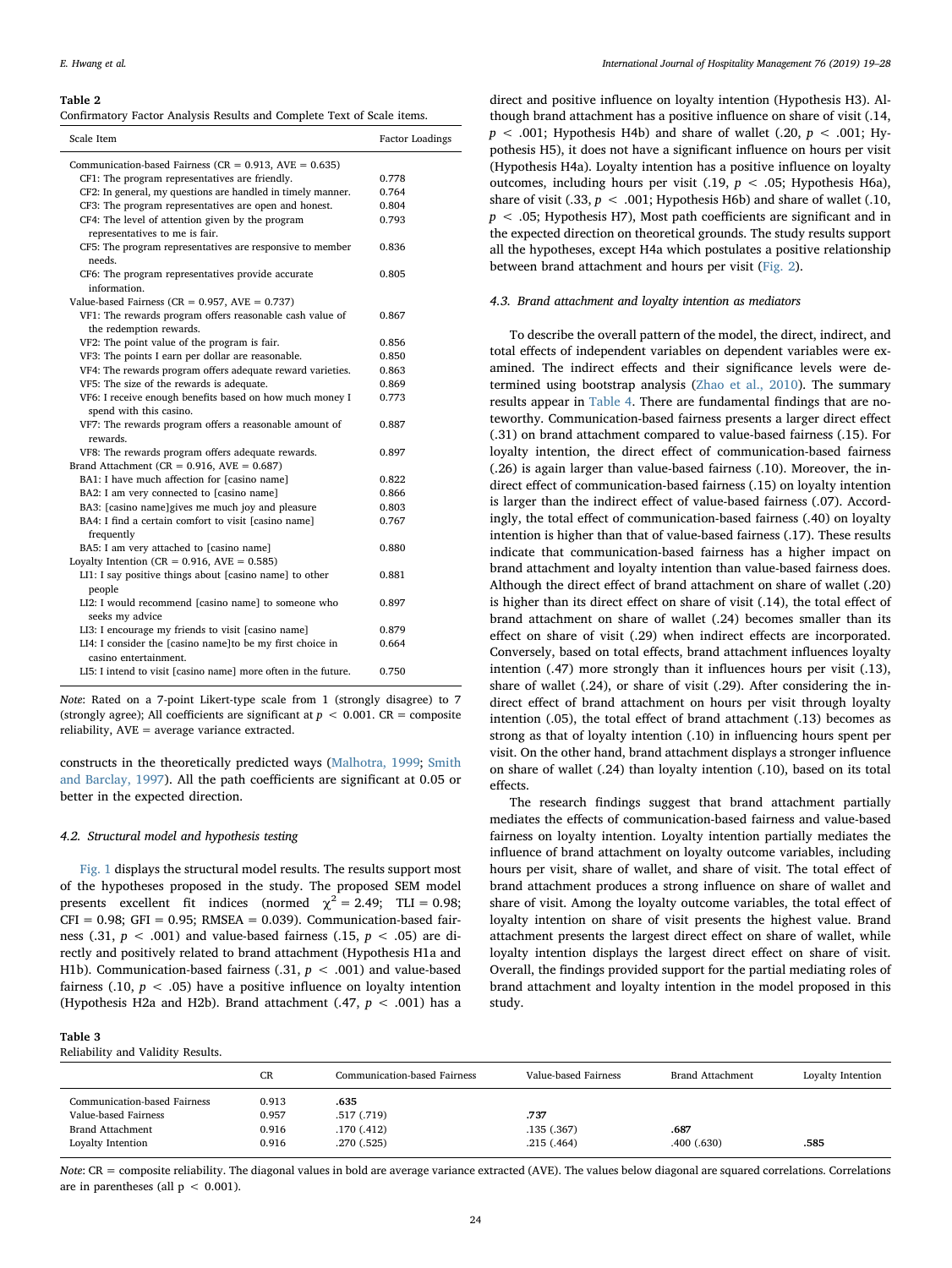<span id="page-6-0"></span>

Fig. 2. Model Results.

<span id="page-6-1"></span>

| Table 4                                   |  |  |
|-------------------------------------------|--|--|
| Standardized Direct and Indirect Effects. |  |  |

| From                         | To                | Direct    | Indirect  | Total |
|------------------------------|-------------------|-----------|-----------|-------|
| Communication-based Fairness | Brand Attachment  | $.305***$ |           | 0.305 |
|                              | Loyalty Intention | $.256***$ | $.145***$ | 0.400 |
| Value-based Fairness         | Brand Attachment  | $.147**$  | -         | 0.147 |
|                              | Loyalty Intention | $.096*$   | $.070**$  | 0.166 |
| Brand Attachment             | Loyalty Intention | $.474***$ |           | 0.474 |
|                              | Hours per visit   | .081      | $.045*$   | 0.126 |
|                              | Share of wallet   | $.196***$ | $.045*$   | 0.241 |
|                              | Share of visit    | $.136***$ | $.156***$ | 0.292 |
| Loyalty Intention            | Hours per visit   | $.095*$   |           | 0.095 |
|                              | Share of wallet   | $.096*$   |           | 0.096 |
|                              | Share of visit    | $.328***$ |           | 0.328 |
|                              |                   |           |           |       |

 $p^* p < .05, \, \text{``$p < .01$.} \, \text{``$p < .001$.}$ 

## 5. Discussion

The current study provides an in-depth understanding of loyalty processes by incorporating the perception of fairness originating from the Theory of Justice. The study proposes that brand attachment and loyalty intention mediate the relationship between perceptions of fairness and loyalty outcomes. The results reveal strong support for the proposed model. The research findings highlight the importance of investigating customers' perceptions of rewards programs in terms of communication-based and value-based fairness. The study provides meaningful insights for researchers and industry professionals to consider for enhancing relationship marketing strategy and, ultimately, motivating reward program members to stay with the companies that offer such programs.

#### 5.1. Discussion of model variables

To gain deeper insight into the course of loyalty, the current study incorporated two unique components: perception of fairness (POF) and share of wallet (SOW). The study extends the essential role of brand attachment, which is a more comprehensive form of emotional

commitment, on loyalty intention and loyalty outcomes.

#### 5.1.1. Perception of fairness

Value-based and communication-based fairness have significant relationships with brand attachment and loyalty intention. Interestingly, communication-based fairness has a stronger influence on brand attachment and loyalty intention compared to the influence of value-based fairness. This finding is consistent with previous research demonstrating the importance of communication for reward program members ([Berezan et al., 2015](#page-8-22); [Raab et al., 2016](#page-8-28)). The current study incorporated members' perception of fairness for the reward program while previous research implemented the evaluation of benefits to understand loyalty behaviors. Previous research found that the evaluations of reward program benefits directly influenced member behaviors (frequency of visit, time spent per casino visit) but not emotional commitment or loyalty intentions ([Baloglu et al., 2017\)](#page-8-0). On the other hand, the current research showed a significant influence of perception of fairness on brand attachment and loyalty intention. This suggests that perception of fairness is linked to loyalty through variables that are more associated with true loyalty versus spurious loyalty ([Baloglu,](#page-8-23) [2002;](#page-8-23) [Tanford and Baloglu, 2013\)](#page-9-10). The research suggests that elements of trust may be embedded in communication-based fairness, which contains items measuring honest and credible communication. The findings therefore extend previous research that revealed a positive influence of trust on emotional commitment ([Baloglu et al., 2017;](#page-8-0) [Sui](#page-9-0) [and Baloglu, 2003\)](#page-9-0). The research demonstrates that the effectiveness of loyalty program depends on members' perceived fairness of the program in the casino. This represents a finding that casino marketers should consider when constructing and implementing a loyalty program.

#### 5.1.2. Brand attachment

Brand attachment directly and significantly influences share of wallet (SOW) and share of visit (SOV) while influencing loyalty outcomes indirectly through loyalty intention. Previous research established the importance of emotional commitment on loyalty outcomes but did not capture SOW [\(Baloglu et al., 2017;](#page-8-0) [Sui and Baloglu, 2003](#page-9-0)).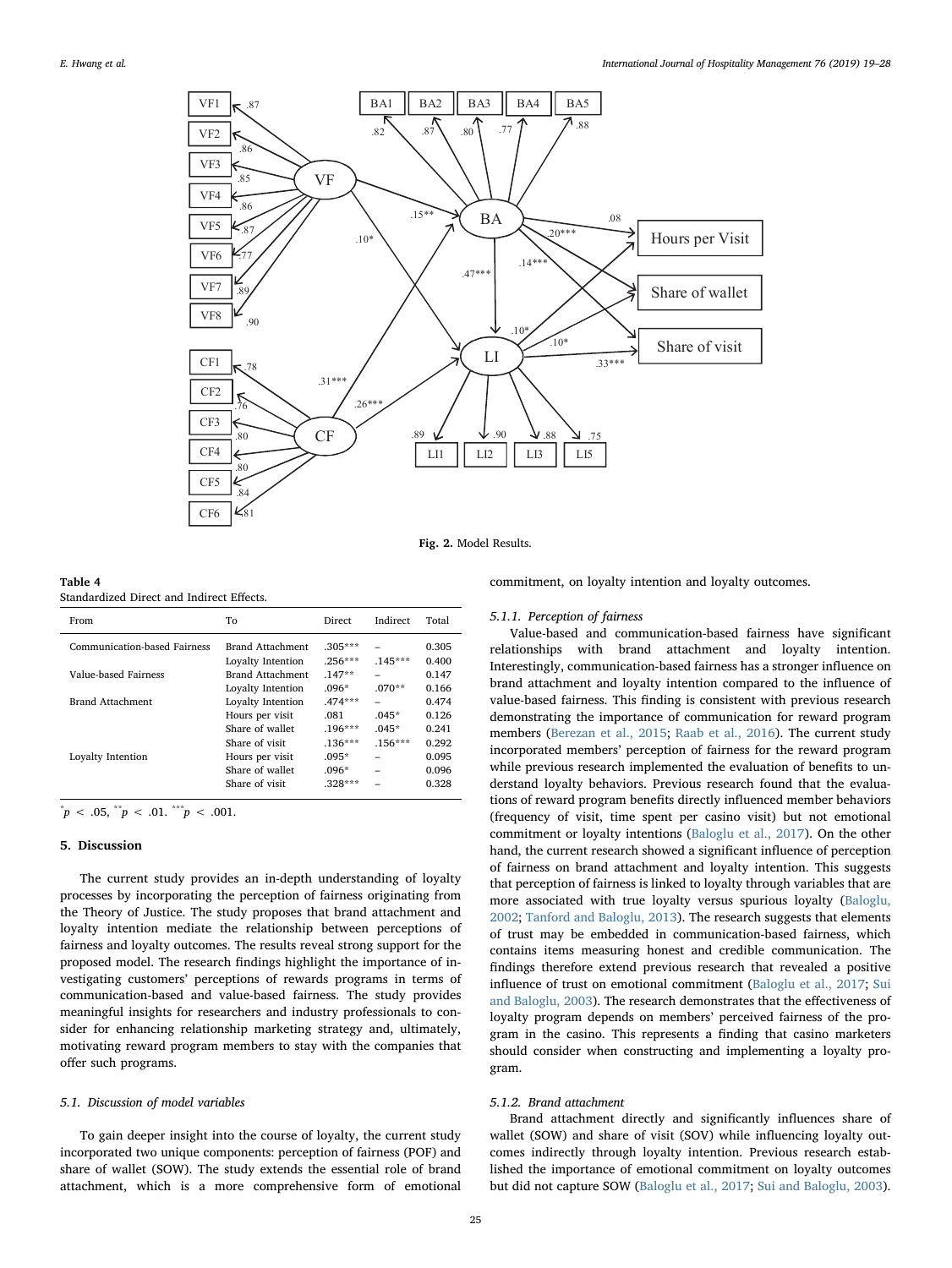This study effectively integrated SOW as a meaningful variable and revealed a stronger linkage of brand attachment to SOW compared to loyalty intention. This implies that the higher brand attachment the members have, the greater their likelihood to spend money on the target casino versus competitors. This study bridges the gap of prior research showing that customers spend more money at retail establishments where they are the members of the loyalty program ([Mägi,](#page-8-39) [2003;](#page-8-39) [Meyer-Waarden, 2007\)](#page-8-40). The current research provides insight into the underlying mechanisms of such outcomes by integrating brand attachment into the loyalty process.

# 5.1.3. Loyalty intention

Loyalty intention serves as a mediator for the relationship between the brand attachment and loyalty outcome variables (hours per visit, SOW and SOV). While all loyalty outcomes are significantly increased with increases in loyalty intention, loyalty intention presents the strongest influence on SOV. Hospitality loyalty research often neglects the actual behavior with the assumption that intentions will lead to behavior ([Tanford, 2016](#page-9-2)). The current research confirms that loyalty intention has predictive power for loyalty outcomes, but accounts for only a portion of the variance. The findings highlight the importance of including behavioral measures and not relying on intentions alone to evaluate the loyalty process.

# 5.2. Theoretical implications

The study enhances the understanding of loyalty outcomes by introducing unique elements in the loyalty process. Traditionally, applications of the TOJ and perceptions of fairness for loyalty were researched in service failure or service recovery ([Choi and Choi, 2014](#page-8-34); [Pan et al., 2012](#page-8-36)). If service recovery following service failure (a negative outcome) is perceived as fair, customers are more likely to remain loyal. By introducing TOJ as a theoretical framework, the research highlights the role of perception of fairness on loyalty behaviors in a casino environment. [Rawls \(2009\)](#page-8-6) stated that it may be too idealistic to build a unifiable way of all members to feel fair in a society as individual interests and goals will constantly be argued; however, the study results reveal the potential of incorporating fair communication and benefits in reward programs. The study found that perceived fairness enhances the understanding of casino loyalty program members. TOJ links perception of fairness to loyalty behaviors of casino customers.

The current research suggests that a strong perception of fairness should be established with the aim of enhancing loyalty intention and brand attachment for positive outcomes. The research provides insight into a core tenet of the TPB, which holds that intention is the best predictor of behavior (Fishbein and Azjen, 1975). Our findings confirm the intention-behavior relationship, but suggest that intention may not be the best predictor of behavior when it comes to loyalty. Brand attachment was a stronger predictor of SOW than intention. This study illuminates the potential value of exploring other relevant variables, as the combination of these two variables reveals novel insight into the loyalty process. Moreover, the study extends the role of brand attachment, which was previously found to influence purchase share in financial services ([Park et al., 2010\)](#page-8-5), to SOW in the hospitality loyalty program context.

# 5.3. Practical implications

With the aim of developing strong loyalty outcomes, management should consider fairness in constructing an effective and long-lasting reward program. Perception of fairness is found to be strongly related to loyalty attitudinal and behavioral outcomes. Increased fairness perceptions are more likely to lead customers to feel attached to the brand, and positively influence both loyalty intention and loyalty outcome behaviors. Thus, casino marketers should allocate a reasonable and fair

distribution of rewards to members based on their investments ([Lacey](#page-8-2) [and Sneath, 2006\)](#page-8-2). More importantly, casino marketers should train their reward program representatives to interact with their members in fair, attentive, open, and honest ways. The representatives should respond to the requests of members in a friendly and timely manner while offering reliable information. The strategies to build loyalty should involve communicating with customers in a friendly manner and trustworthy dialogue, and continuously monitoring such communications [\(Berezan et al., 2015\)](#page-8-22). The findings suggest that casino marketers should construct strategies to enhance the perceived fairness of the reward program to increase their share of visit and share of wallet rather than simply offering incentives to motivate members to return and keep them in the casino.

The research proposes marketing strategies in terms of perception of fairness for casino marketers to enhance the longevity of their reward programs and to increase the members' money spent on their property. It is crucial for marketing managers to provide reasonable and adequate rewards that can compensate the member's investment and be consistent amounts compared to others at a similar loyalty tier. Moreover, casino marketers need to understand the significance of fair communication, such as being responsive and giving proper attention to the needs of members and communicating in a timely and friendly manner. Management should build standard procedures to control and monitor the consistency of such communications. Fairness is a subjective matter that the individual members may perceive differently rather than an objective evaluation of benefits ([Noone, 2012](#page-8-9)). This implies that casino marketers should focus on providing valued rewards and investigate the members' preferences by tracking the rewards and benefits that are frequently redeemed, as these may represent member-valued items.

Casino marketers should compare their benefits, rewards, and communication processes from their reward programs to those of competitors and ensure that they are equivalent or superior. Some casinos determine the tier level of members and allocate rewards based on a short period of time and may fail to recognize the members who are truly loyal for a long term. This brings out a noteworthy point that casino marketers may overlook those customers who are truly loyal. The customers may be investing a large share of their lifetime business with the casino even though their spend per trip is lower than other high tier members. The study highlights the necessity of tracking the players over the short and long term to embrace the potential influence of two meaningful constructs; brand attachment and loyalty. The research indicates the significance of improving brand attachment as it is the strongest predictor of loyalty intention and share of wallet. The study finding aligns the previous research that investigated emotional attachment with loyalty outcomes. Thus, casino marketers should focus on providing their members a reasonable amount of intangible rewards (e.g., VIP privileges, special events, recognition, etc.) as these are associated with emotional commitment [\(Dorotic et al., 2012\)](#page-8-57).

# 5.4. Limitations, future research, and conclusion

Although the study brings valuable and meaningful insights, it has some limitations. The research findings were derived from a single casino reward program; therefore, the generalizability of the results may be limited. Nonetheless, the sample was large and comprised actual reward program members from a Las Vegas destination casino. Future research is recommended to embrace the members from other casinos to strengthen the study findings. For the data collection approach, the research only included those who have valid email addresses, which could introduce bias into the sample. Another limitation of the research is that the survey relied on self-report measures. Thus, the findings derived from self-reported data may not correctly reflect the complex loyalty process. Research is suggested to incorporate actual casino spending data tracked through the player cards of the casino loyalty program. We were not given access to that data for the current research.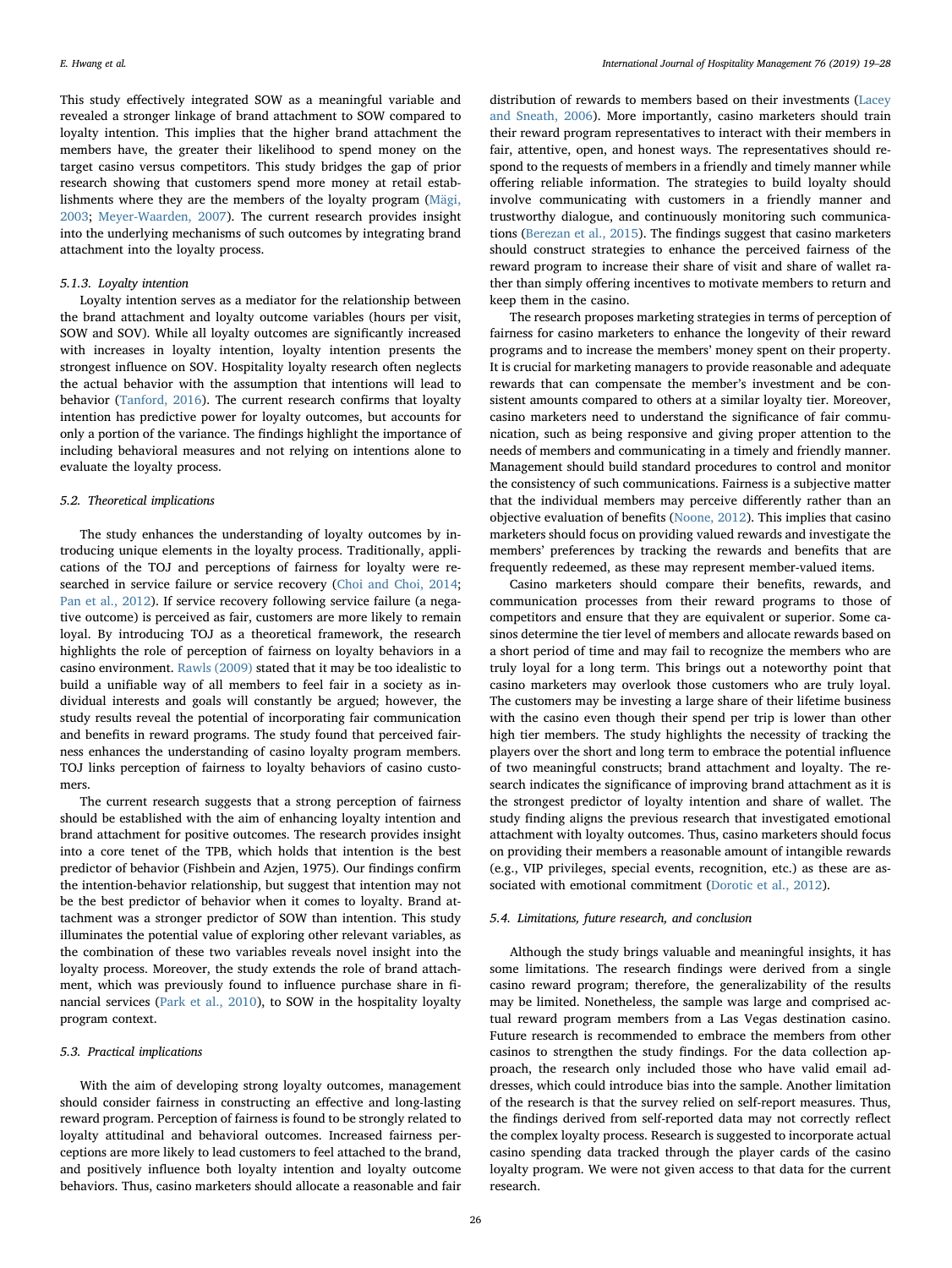Compared to the previous research that did not obtain a significant impact of the evaluations of benefits on emotional commitment or loyalty intentions [\(Baloglu et al., 2017\)](#page-8-0), the current research provides a significant influence of perception of fairness on brand attachment and loyalty intention. The inconsistent results may be caused by the difference in the measurement or the sample. Unlike prior research where participants rated specific reward program benefits, the current study measured the perceived fairness of the distribution of benefits as a whole. The current study utilized tourists visiting a destination-type casino with full amenities, whereas [Baloglu et al.](#page-8-0)'s (2017) results were derived from visitors to a local casino with few amenities. Local casinos tend to be characterized by greater visitation frequency and less spend per visit, which could introduce a different dynamic into the loyalty process. Thus, future research may bring additional value by comparing different samples or measurements. The replication of the current conceptual model for local casinos, regional casinos in other states, or international markets may extend the current research findings and reveal meaningful results. The relationships investigated could be extended to reward programs for other hospitality segments, such as hotels or restaurants.

Loyalty will always be a goal of hospitality operators, and reward programs are designed to build loyalty. The current research indicates it is not enough for program benefits to have value, they must also be fair. It is through perceived fairness that marketers can build brand attachment and increase share of wallet. Ultimately, the desired outcome of a reward program is profitability. Considering the variables in this research may enhance operators' ability to ensure that their efforts to increase loyalty translate into the bottom line.

#### References

- <span id="page-8-12"></span>[Aggarwal, P., Larrick, R.P., 2012. When consumers care about being treated fairly: the](http://refhub.elsevier.com/S0278-4319(17)30393-6/sbref0005) [interaction of relationship norms and fairness norms. J. Consum. Psychol. 22 \(1\),](http://refhub.elsevier.com/S0278-4319(17)30393-6/sbref0005) 114–[127](http://refhub.elsevier.com/S0278-4319(17)30393-6/sbref0005).
- <span id="page-8-43"></span>Armitage, C.J., Conner, M., 2001. Effi[cacy of the theory of planned behaviour: a meta](http://refhub.elsevier.com/S0278-4319(17)30393-6/sbref0010)[analytic review. Br. J. Soc. Psychol. 40 \(4\), 471](http://refhub.elsevier.com/S0278-4319(17)30393-6/sbref0010)–499.
- <span id="page-8-44"></span>[Back, K., Parks, S.C., 2003. A brand loyalty model involving cognitive, a](http://refhub.elsevier.com/S0278-4319(17)30393-6/sbref0015)ffective, and [conative brand loyalty and customer satisfaction. J. Hosp. Tourism Res. 27 \(4\),](http://refhub.elsevier.com/S0278-4319(17)30393-6/sbref0015) 419–[435](http://refhub.elsevier.com/S0278-4319(17)30393-6/sbref0015).
- <span id="page-8-0"></span>[Baloglu, S., Zhong, Y.Y., Tanford, S., 2017. Casino loyalty: the in](http://refhub.elsevier.com/S0278-4319(17)30393-6/sbref0020)fluence of loyalty pro[gram, switching costs, and trust. J. Hosp. Tourism Res. 41 \(7\), 846](http://refhub.elsevier.com/S0278-4319(17)30393-6/sbref0020)–868.
- <span id="page-8-23"></span>[Baloglu, S., 2002. Dimensions of customer loyalty: separating friends from well wishers.](http://refhub.elsevier.com/S0278-4319(17)30393-6/sbref0025) [Cornell Hotel Restaur. Adm. Q. 43 \(1\), 47](http://refhub.elsevier.com/S0278-4319(17)30393-6/sbref0025)–59.
- <span id="page-8-30"></span>[Belaid, S., Temessek Behi, A., 2011. The role of attachment in building consumer-brand](http://refhub.elsevier.com/S0278-4319(17)30393-6/sbref0030) [relationships: an empirical investigation in the utilitarian consumption context. J.](http://refhub.elsevier.com/S0278-4319(17)30393-6/sbref0030) [Prod. Brand Manage. 20 \(1\), 37](http://refhub.elsevier.com/S0278-4319(17)30393-6/sbref0030)–47.
- <span id="page-8-22"></span>[Berezan, O., Raab, C., Tanford, S., Kim, Y., 2015. Evaluating loyalty constructs among](http://refhub.elsevier.com/S0278-4319(17)30393-6/sbref0035) [hotel reward program members using eWOM. J. Hosp. Tourism Res. 39 \(2\), 198](http://refhub.elsevier.com/S0278-4319(17)30393-6/sbref0035)–224.
- <span id="page-8-10"></span>[Bies, R., Moag, R., 1986. Interactional justice: communication criteria of fairness. In:](http://refhub.elsevier.com/S0278-4319(17)30393-6/sbref0040) [Lewicki, R.J., Sheppard, B.H., Bazerman, M.H. \(Eds.\), Research on Negotiations in](http://refhub.elsevier.com/S0278-4319(17)30393-6/sbref0040) [Organizations. JAI Press, Greenwich, CT, pp. 43](http://refhub.elsevier.com/S0278-4319(17)30393-6/sbref0040)–55.
- <span id="page-8-37"></span>[Blodgett, J.G., Granbois, D.H., Walters, R.G., 1993. The e](http://refhub.elsevier.com/S0278-4319(17)30393-6/sbref0045)ffects of perceived justice on [complainants' negative word-of-mouth behavior and repatronage intentions. J.](http://refhub.elsevier.com/S0278-4319(17)30393-6/sbref0045) [Retailing 69 \(4\), 399](http://refhub.elsevier.com/S0278-4319(17)30393-6/sbref0045)–428.
- <span id="page-8-16"></span>[Blodgett, J.G., Hill, D.J., Tax, S.S., 1997. The e](http://refhub.elsevier.com/S0278-4319(17)30393-6/sbref0050)ffects of distributive, procedural, and in[teractional justice on postcomplaint behavior. J. Retailing 73 \(2\), 185](http://refhub.elsevier.com/S0278-4319(17)30393-6/sbref0050)–210.
- <span id="page-8-24"></span>[Bowen, J.T., Shoemaker, S., 2003. Loyalty: a strategic commitment. Cornell Hotel](http://refhub.elsevier.com/S0278-4319(17)30393-6/sbref0055) [Restaur. Adm. Q. 44 \(5/6\), 31](http://refhub.elsevier.com/S0278-4319(17)30393-6/sbref0055)–46.
- <span id="page-8-18"></span>[Caza, A., McCarter, M.W., Northcraft, G.B., 2015. Performance bene](http://refhub.elsevier.com/S0278-4319(17)30393-6/sbref0060)fits of reward choice: [a procedural justice perspective. Hum. Resour. Manage. J. 25 \(2\), 184](http://refhub.elsevier.com/S0278-4319(17)30393-6/sbref0060)–199.
- <span id="page-8-31"></span>[Chebat, J., Slusarczyk, W., 2005. How emotions mediate the e](http://refhub.elsevier.com/S0278-4319(17)30393-6/sbref0065)ffects of perceived justice [on loyalty in service recovery situations: an empirical study. J. Bus. Res. 58 \(5\),](http://refhub.elsevier.com/S0278-4319(17)30393-6/sbref0065) 664–[673](http://refhub.elsevier.com/S0278-4319(17)30393-6/sbref0065).
- <span id="page-8-34"></span>Choi, B., Choi, B., 2014. The eff[ects of perceived service recovery justice on customer](http://refhub.elsevier.com/S0278-4319(17)30393-6/sbref0070) aff[ection, loyalty, and word-of-mouth. Eur. J. Mark. 48 \(1/2\), 108](http://refhub.elsevier.com/S0278-4319(17)30393-6/sbref0070)–131.
- <span id="page-8-21"></span>Choi, S., Kim, S., 2013. Eff[ects of a reward program on inducing desirable customer be](http://refhub.elsevier.com/S0278-4319(17)30393-6/sbref0075)[haviors: the role of purchase purpose, reward type and reward redemption timing.](http://refhub.elsevier.com/S0278-4319(17)30393-6/sbref0075) [Int. J. Hosp. Manage. 32, 237](http://refhub.elsevier.com/S0278-4319(17)30393-6/sbref0075)–244.
- <span id="page-8-7"></span>[Clemmer, E.C., Schneider, B., 1996. Fair service. Adv. Serv. Mark. Manage. 5, 109](http://refhub.elsevier.com/S0278-4319(17)30393-6/sbref0080)–126.
- <span id="page-8-13"></span>[Collie, T.A., Sparks, B., Bradley, G., 2000. Investing in interactional justice: a study of the](http://refhub.elsevier.com/S0278-4319(17)30393-6/sbref0085) fair process eff[ect within a hospitality failure context. J. Hosp. Tourism Res. 24 \(4\),](http://refhub.elsevier.com/S0278-4319(17)30393-6/sbref0085) 448–[472](http://refhub.elsevier.com/S0278-4319(17)30393-6/sbref0085).
- <span id="page-8-32"></span>[DeWitt, T., Nguyen, D.T., Marshall, R., 2008. Exploring customer loyalty following ser](http://refhub.elsevier.com/S0278-4319(17)30393-6/sbref0090)[vice recovery. J. Serv. Res. 10 \(3\), 269](http://refhub.elsevier.com/S0278-4319(17)30393-6/sbref0090)–281.
- <span id="page-8-57"></span>[Dorotic, M., Bijmolt, T.H.A., Verhoef, P.C., 2012. Loyalty programmes: current knowl](http://refhub.elsevier.com/S0278-4319(17)30393-6/sbref0095)[edge and research directions. Int. J. Manage. Rev. 14 \(3\), 217](http://refhub.elsevier.com/S0278-4319(17)30393-6/sbref0095)–237.
- <span id="page-8-42"></span>[Fishbein, M., Ajzen, I., 1975. Belief, Attitude, Intention, and Behavior: An Introduction to](http://refhub.elsevier.com/S0278-4319(17)30393-6/sbref0100) [Theory and Research. Addison-Wesley, Reading, MA](http://refhub.elsevier.com/S0278-4319(17)30393-6/sbref0100).
- <span id="page-8-55"></span>[Fornell, C., Larcker, D.F., 1981. Evaluating structural equation models with unobservable](http://refhub.elsevier.com/S0278-4319(17)30393-6/sbref0105) [variables and measurement error. J. Mark. Res. 18 \(1\), 39](http://refhub.elsevier.com/S0278-4319(17)30393-6/sbref0105)–50.
- <span id="page-8-4"></span>[Francis, K.L., Dowling, N.A., Jackson, A.C., Christensen, D.R., Wardle, H., 2016.](http://refhub.elsevier.com/S0278-4319(17)30393-6/sbref0110) [Gambling motives: applications of the reasons for gambling questionnaire in an](http://refhub.elsevier.com/S0278-4319(17)30393-6/sbref0110)
- [Australian population study. J. Gambl. Stud. 31 \(3\), 807](http://refhub.elsevier.com/S0278-4319(17)30393-6/sbref0110)–823. [Geyskens, I., Steenkamp, J., Scheer, L.K., Kumar, N., 1996. The e](http://refhub.elsevier.com/S0278-4319(17)30393-6/sbref0115)ffects of trust and in-
- <span id="page-8-25"></span>[terdependence on relationship commitment: a trans-Atlantic study. Int. J. Res. Mark.](http://refhub.elsevier.com/S0278-4319(17)30393-6/sbref0115) [13 \(4\), 303](http://refhub.elsevier.com/S0278-4319(17)30393-6/sbref0115)–317.
- <span id="page-8-11"></span>[Greenberg, J., 1990. Organizational justice: yesterday, today, and tomorrow. J. Manage.](http://refhub.elsevier.com/S0278-4319(17)30393-6/sbref0120) [16 \(2\), 399](http://refhub.elsevier.com/S0278-4319(17)30393-6/sbref0120)–432.
- <span id="page-8-26"></span>Grisaff[e, D.B., Nguyen, H.P., 2011. Antecedents of emotional attachment to brands. J.](http://refhub.elsevier.com/S0278-4319(17)30393-6/sbref0125) [Bus. Res. 64 \(10\), 1052](http://refhub.elsevier.com/S0278-4319(17)30393-6/sbref0125)–1059.
- <span id="page-8-35"></span>[Ha, J., Jang, S., 2009. Perceived justice in service recovery and behavioral intentions: the](http://refhub.elsevier.com/S0278-4319(17)30393-6/sbref0130) [role of relationship quality. Int. J. Hosp. Manage. 28 \(3\), 319](http://refhub.elsevier.com/S0278-4319(17)30393-6/sbref0130)–327.
- <span id="page-8-52"></span>[Hair, J.F., Black, W.C., Babin, B.B., Anderson, R.E., 2010. Multivariate Data Analysis, 7th](http://refhub.elsevier.com/S0278-4319(17)30393-6/sbref0135) [ed. Prentice Hall, Upper Saddle River, NJ](http://refhub.elsevier.com/S0278-4319(17)30393-6/sbref0135).
- <span id="page-8-46"></span>[Han, X., Kwortnik Jr., R.J., Wang, C., 2008. Service loyalty: an integrative model and](http://refhub.elsevier.com/S0278-4319(17)30393-6/sbref0140) [examination across service contexts. J. Serv. Res. 11 \(1\), 22](http://refhub.elsevier.com/S0278-4319(17)30393-6/sbref0140)–42.
- <span id="page-8-45"></span>[Han, H., Kim, Y., Kim, E., 2011. Cognitive, a](http://refhub.elsevier.com/S0278-4319(17)30393-6/sbref0145)ffective, conative, and action loyalty: testing [the impact of inertia. Int. J. Hosp. Manage. 30 \(4\), 1008](http://refhub.elsevier.com/S0278-4319(17)30393-6/sbref0145)–1019.
- <span id="page-8-53"></span>[Hu, L.T., Bentler, P.M., 1995. Evaluating model](http://refhub.elsevier.com/S0278-4319(17)30393-6/sbref0150) fit. In: Hoyle, R.H. (Ed.), Structural [Equation Modeling: Concepts, Issues, and Applications. Sage, Thousand Oaks CA, pp.](http://refhub.elsevier.com/S0278-4319(17)30393-6/sbref0150) 76–[99](http://refhub.elsevier.com/S0278-4319(17)30393-6/sbref0150).
- <span id="page-8-27"></span>[Hu, H., Huang, C., Chen, P., 2010. Do reward programs truly build loyalty for lodging](http://refhub.elsevier.com/S0278-4319(17)30393-6/sbref0155) [industry? Int. J. Hosp. Manage. 29 \(1\), 128](http://refhub.elsevier.com/S0278-4319(17)30393-6/sbref0155)–135.
- <span id="page-8-38"></span>[Jarvis, L.P., Mayo, E.J., 1986. Winning the market-share game. Cornell Hotel Restaur.](http://refhub.elsevier.com/S0278-4319(17)30393-6/sbref0160) [Adm. Q. 27 \(3\), 72](http://refhub.elsevier.com/S0278-4319(17)30393-6/sbref0160)–79.
- <span id="page-8-29"></span>[Kang, J., Manthiou, A., Sumarjan, N., Tang, L., 2017. An investigation of brand experi](http://refhub.elsevier.com/S0278-4319(17)30393-6/sbref0165)[ence on brand attachment, knowledge, and trust in the lodging industry. J.](http://refhub.elsevier.com/S0278-4319(17)30393-6/sbref0165) [Hosp.Mark. Manage. 26 \(1\), 1](http://refhub.elsevier.com/S0278-4319(17)30393-6/sbref0165)–22.
- <span id="page-8-15"></span>[Kim, E., Tang, R., 2016. Rectifying failure of service: how customer perceptions of justice](http://refhub.elsevier.com/S0278-4319(17)30393-6/sbref0170) aff[ect their emotional response and social media testimonial. J. Hosp. Mark. Manage.](http://refhub.elsevier.com/S0278-4319(17)30393-6/sbref0170) [25 \(8\), 897](http://refhub.elsevier.com/S0278-4319(17)30393-6/sbref0170)–924.
- <span id="page-8-33"></span>Kim, T.T., Kim, W.G., Kim, H., 2009. The eff[ects of perceived justice on recovery sa](http://refhub.elsevier.com/S0278-4319(17)30393-6/sbref0175)[tisfaction, trust, word-of-mouth, and revisit intention in upscale hotels. Tourism](http://refhub.elsevier.com/S0278-4319(17)30393-6/sbref0175) [Manage. 30 \(1\), 51](http://refhub.elsevier.com/S0278-4319(17)30393-6/sbref0175)–62.
- <span id="page-8-1"></span>[Klebanow, A.M., 2002. Developing the casino marketing plan. UNLV Gaming Res. Rev. J.](http://refhub.elsevier.com/S0278-4319(17)30393-6/sbref0180) [6 \(2\), 63](http://refhub.elsevier.com/S0278-4319(17)30393-6/sbref0180)–71.
- <span id="page-8-19"></span>Kwortnik Jr, R.J., Han, X., 2011. The infl[uence of guest perceptions of service fairness on](http://refhub.elsevier.com/S0278-4319(17)30393-6/sbref0185) [lodging loyalty in China. Cornell Hosp. Q. 52 \(3\), 321](http://refhub.elsevier.com/S0278-4319(17)30393-6/sbref0185)–332.
- <span id="page-8-49"></span>Lacœ[uilhe, J., 2000. L'attachement à la marque: Proposition d'une échelle de mesure.](http://refhub.elsevier.com/S0278-4319(17)30393-6/sbref0190) [Recherche Appl. Mark. 15 \(4\), 61](http://refhub.elsevier.com/S0278-4319(17)30393-6/sbref0190)–77.
- <span id="page-8-2"></span>[Lacey, R., Sneath, J.Z., 2006. Customer loyalty programs: are they fair to consumers? J.](http://refhub.elsevier.com/S0278-4319(17)30393-6/sbref0195) [Consum. Mark. 23 \(7\), 458](http://refhub.elsevier.com/S0278-4319(17)30393-6/sbref0195)–464.
- <span id="page-8-50"></span>[Louis, D., Lombart, C., 2010. Impact of brand personality on three major relational](http://refhub.elsevier.com/S0278-4319(17)30393-6/sbref0200) [constructs \(trust, attachment, and commitment to the brand\). J. Prod. Brand Manage.](http://refhub.elsevier.com/S0278-4319(17)30393-6/sbref0200) [19 \(2\), 114](http://refhub.elsevier.com/S0278-4319(17)30393-6/sbref0200)–130.
- <span id="page-8-39"></span>[Mägi, A.W., 2003. Share of wallet in retailing: the e](http://refhub.elsevier.com/S0278-4319(17)30393-6/sbref0205)ffects of customer satisfaction, loyalty [cards and shopper characteristics. J. Retailing 79 \(2\), 97](http://refhub.elsevier.com/S0278-4319(17)30393-6/sbref0205)–106.
- <span id="page-8-56"></span>[Malhotra, N., 1999. Marketing Research: An Applied Orientation, 3rd ed. Prentice Hall,](http://refhub.elsevier.com/S0278-4319(17)30393-6/sbref0210) [Upper Saddle River, NJ.](http://refhub.elsevier.com/S0278-4319(17)30393-6/sbref0210)
- <span id="page-8-3"></span>Mattila, A.S., 2006a. How aff[ective commitment boosts guest loyalty \(and promotes](http://refhub.elsevier.com/S0278-4319(17)30393-6/sbref0215) [frequent guest programs\). Cornell Hotel Restaur. Adm. Q. 47 \(2\), 174](http://refhub.elsevier.com/S0278-4319(17)30393-6/sbref0215)–181.
- <span id="page-8-41"></span>Mattila, A.S., 2006b. The impact of aff[ective commitment and hotel type in in](http://refhub.elsevier.com/S0278-4319(17)30393-6/sbref0220)fluencing [guests' share of wallet. J. Hosp. Leisure Mark. 15 \(4\), 55](http://refhub.elsevier.com/S0278-4319(17)30393-6/sbref0220)–68.
- <span id="page-8-40"></span>Meyer-Waarden, L., 2007. The eff[ects of loyalty programs on customer lifetime duration](http://refhub.elsevier.com/S0278-4319(17)30393-6/sbref0225) [and share of wallet. J. Retailing 83 \(2\), 223](http://refhub.elsevier.com/S0278-4319(17)30393-6/sbref0225)–236.
- <span id="page-8-14"></span>[Nagel, T., 1973. Rawls on justice. Philos. Rev. 82 \(2\), 220](http://refhub.elsevier.com/S0278-4319(17)30393-6/sbref0230)–234.
- <span id="page-8-9"></span>[Noone, B.M., 2012. Overcompensating for severe service failure: perceived fairness and](http://refhub.elsevier.com/S0278-4319(17)30393-6/sbref0235) eff[ect on negative word-of-mouth intent. J. Serv. Mark. 26 \(5\), 342](http://refhub.elsevier.com/S0278-4319(17)30393-6/sbref0235)–351.
- <span id="page-8-8"></span>[Oliver, R.L., Swan, J.E., 1989. Consumer perceptions of interpersonal equity and sa](http://refhub.elsevier.com/S0278-4319(17)30393-6/sbref0240)tisfaction in transactions: a fi[eld survey approach. J. Mark. 53 \(2\), 21](http://refhub.elsevier.com/S0278-4319(17)30393-6/sbref0240)–35.
- <span id="page-8-48"></span>[Ouelette, J.A., Wood, W., 1998. Habit and intention in everyday life: the multiple process](http://refhub.elsevier.com/S0278-4319(17)30393-6/sbref0245) [by which past behavior predicts future behavior. Psychol. Bull. 124 \(1\), 54](http://refhub.elsevier.com/S0278-4319(17)30393-6/sbref0245)–74.
- <span id="page-8-36"></span>[Pan, Y., Sheng, S., Xie, F.T., 2012. Antecedents of customer loyalty: an empirical synthesis](http://refhub.elsevier.com/S0278-4319(17)30393-6/sbref0250) [and reexamination. J. Retailing Consum. Serv. 19 \(1\), 150](http://refhub.elsevier.com/S0278-4319(17)30393-6/sbref0250)–158.
- <span id="page-8-5"></span>[Park, C.W., MacInnis, D.J., Priester, J., Eisingerich, A.B., Iacobucci, D., 2010. Brand at](http://refhub.elsevier.com/S0278-4319(17)30393-6/sbref0255)[tachment and brand attitude strength: conceptual and empirical di](http://refhub.elsevier.com/S0278-4319(17)30393-6/sbref0255)fferentiation of [two critical brand equity drivers. J. Mark. 74 \(6\), 1](http://refhub.elsevier.com/S0278-4319(17)30393-6/sbref0255)–17.
- <span id="page-8-47"></span>[Prentice, C., 2014. Who stays, who walks, and why in high-intensity service contexts. J.](http://refhub.elsevier.com/S0278-4319(17)30393-6/sbref0260) [Bus. Res. 67 \(4\), 608](http://refhub.elsevier.com/S0278-4319(17)30393-6/sbref0260)–614.
- <span id="page-8-28"></span>[Raab, C., Berezan, O., Krishen, A.S., Tanford, S., 2016. What's in a word? building pro](http://refhub.elsevier.com/S0278-4319(17)30393-6/sbref0265)[gram loyalty through social media communication. Cornell Hosp. Q. 57 \(2\), 138](http://refhub.elsevier.com/S0278-4319(17)30393-6/sbref0265)–149.
- <span id="page-8-6"></span>[Rawls, J., 2009. A Theory of Justice. Harvard University Press, Cambridge, MA](http://refhub.elsevier.com/S0278-4319(17)30393-6/sbref0270).
- <span id="page-8-54"></span>[Reisinger, Y., Turner, L., 1998. Asian and western cultural di](http://refhub.elsevier.com/S0278-4319(17)30393-6/sbref0275)fferences: the new challenge [for tourism marketplaces Journal of International Hospitality. Leisure Tourism](http://refhub.elsevier.com/S0278-4319(17)30393-6/sbref0275) [Manage. 1 \(3\), 21](http://refhub.elsevier.com/S0278-4319(17)30393-6/sbref0275)–35.
- <span id="page-8-51"></span>[Rizwan, M., Qayyum, M., Qadeer, W., Javed, M., 2014. The impact on branded product](http://refhub.elsevier.com/S0278-4319(17)30393-6/sbref0280) [on consumer purchase intentions. J. Public Adm. Gov. 4 \(3\), 57](http://refhub.elsevier.com/S0278-4319(17)30393-6/sbref0280)–74.
- <span id="page-8-20"></span>[Söderlund, M., Colliander, J., 2015. Loyalty program rewards and their impact on per](http://refhub.elsevier.com/S0278-4319(17)30393-6/sbref0285)[ceived justice, customer satisfaction: and repatronize intentions. J. Retailing Consum.](http://refhub.elsevier.com/S0278-4319(17)30393-6/sbref0285) [Serv. 25, 47](http://refhub.elsevier.com/S0278-4319(17)30393-6/sbref0285)–57.
- <span id="page-8-17"></span>[Seiders, K., Berry, L.L., 1998. Service fairness: what it is and why it matters. Acad.](http://refhub.elsevier.com/S0278-4319(17)30393-6/sbref0290) [Manage. Executive 12 \(2\), 8](http://refhub.elsevier.com/S0278-4319(17)30393-6/sbref0290)–20.